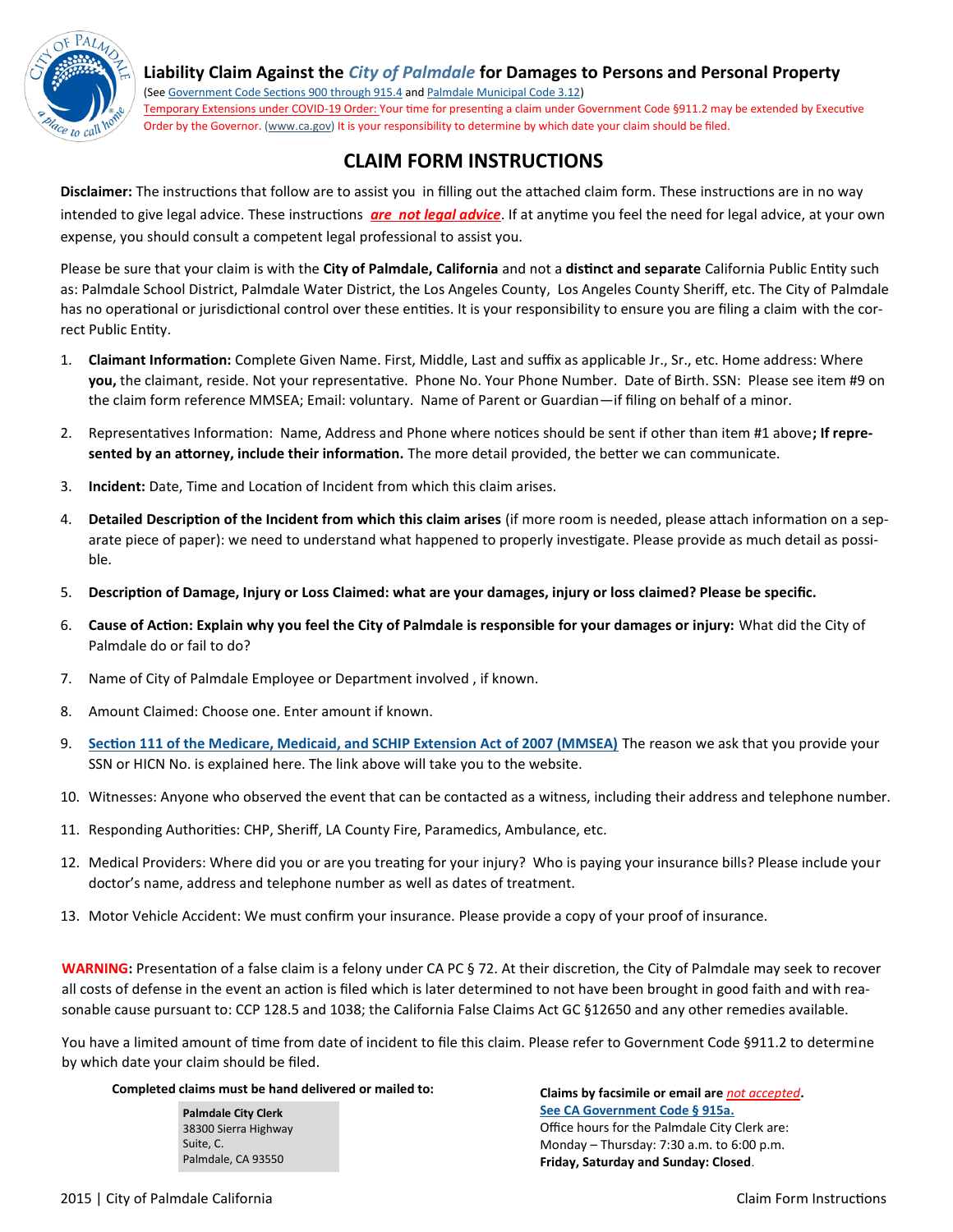| dace to call ho                                                                                         | Liability Claim Against the City of Palmdale California<br>For Damages to Persons and Personal Property<br>(See Government Code Sections 900 through 915.4 and Palmdale Municipal Code 3.12)<br>Temporary Extensions under COVID-19 Order: Your time for presenting a claim under<br>Government Code §911.2 may be extended by Executive Order of the Governor.<br>(www.ca.gov) It is your responsibility to determine by which date your claim should be<br>filed.<br>Completed claims must be hand delivered or mailed to: |                                                                                                               | For Official Use Only<br>Date Stamp Received   |  |
|---------------------------------------------------------------------------------------------------------|------------------------------------------------------------------------------------------------------------------------------------------------------------------------------------------------------------------------------------------------------------------------------------------------------------------------------------------------------------------------------------------------------------------------------------------------------------------------------------------------------------------------------|---------------------------------------------------------------------------------------------------------------|------------------------------------------------|--|
|                                                                                                         | Claims by facsimile or email are not accepted.<br>See CA Government Code § 915a.<br>Office hours for the Palmdale City Clerk are:<br>Monday - Thursday: 7:30 a.m. to 6:00 p.m.<br>Friday, Saturday and Sunday: Closed.                                                                                                                                                                                                                                                                                                       | <b>Palmdale City Clerk</b><br>38300 Sierra Highway<br>Suite, C.<br>Palmdale, CA 93550                         | $\Box$ U.S. Mail $\Box$ Counter<br>Courier     |  |
| 1. Claimant Information:                                                                                |                                                                                                                                                                                                                                                                                                                                                                                                                                                                                                                              |                                                                                                               |                                                |  |
|                                                                                                         | Date of Birth: Note of Birth:<br>Phone Number: ________________                                                                                                                                                                                                                                                                                                                                                                                                                                                              | SSN:                                                                                                          | Email: <u>___________________</u>              |  |
| Name of Parent or Guardian:<br>(If filing claim on behalf of a minor)<br>2. Representative Information: |                                                                                                                                                                                                                                                                                                                                                                                                                                                                                                                              |                                                                                                               |                                                |  |
| Name:                                                                                                   |                                                                                                                                                                                                                                                                                                                                                                                                                                                                                                                              |                                                                                                               |                                                |  |
| Address:                                                                                                | <u> 1989 - Johann Barnett, fransk politiker (d. 1989)</u>                                                                                                                                                                                                                                                                                                                                                                                                                                                                    |                                                                                                               |                                                |  |
| Phone: _________________                                                                                | Fax: Exercise and the second service of the series of the series of the series of the series of the series of the series of the series of the series of the series of the series of the series of the series of the series of                                                                                                                                                                                                                                                                                                | Email: 2008 - 2008 - 2009 - 2010 - 2010 - 2011 - 2012 - 2012 - 2012 - 2013 - 2014 - 2014 - 2014 - 2014 - 2014 |                                                |  |
|                                                                                                         | 3. Incident: Date, Time and Location of Incident from which this claim arises:                                                                                                                                                                                                                                                                                                                                                                                                                                               |                                                                                                               |                                                |  |
|                                                                                                         |                                                                                                                                                                                                                                                                                                                                                                                                                                                                                                                              |                                                                                                               | Time: $\Box$ a.m. $\Box$ p.m. Location: $\Box$ |  |
|                                                                                                         | 4. Detailed Description of the Incident from which this claim arises (if more room is needed, please attach additional pages):                                                                                                                                                                                                                                                                                                                                                                                               |                                                                                                               |                                                |  |
|                                                                                                         |                                                                                                                                                                                                                                                                                                                                                                                                                                                                                                                              |                                                                                                               |                                                |  |
|                                                                                                         |                                                                                                                                                                                                                                                                                                                                                                                                                                                                                                                              |                                                                                                               |                                                |  |
|                                                                                                         |                                                                                                                                                                                                                                                                                                                                                                                                                                                                                                                              |                                                                                                               |                                                |  |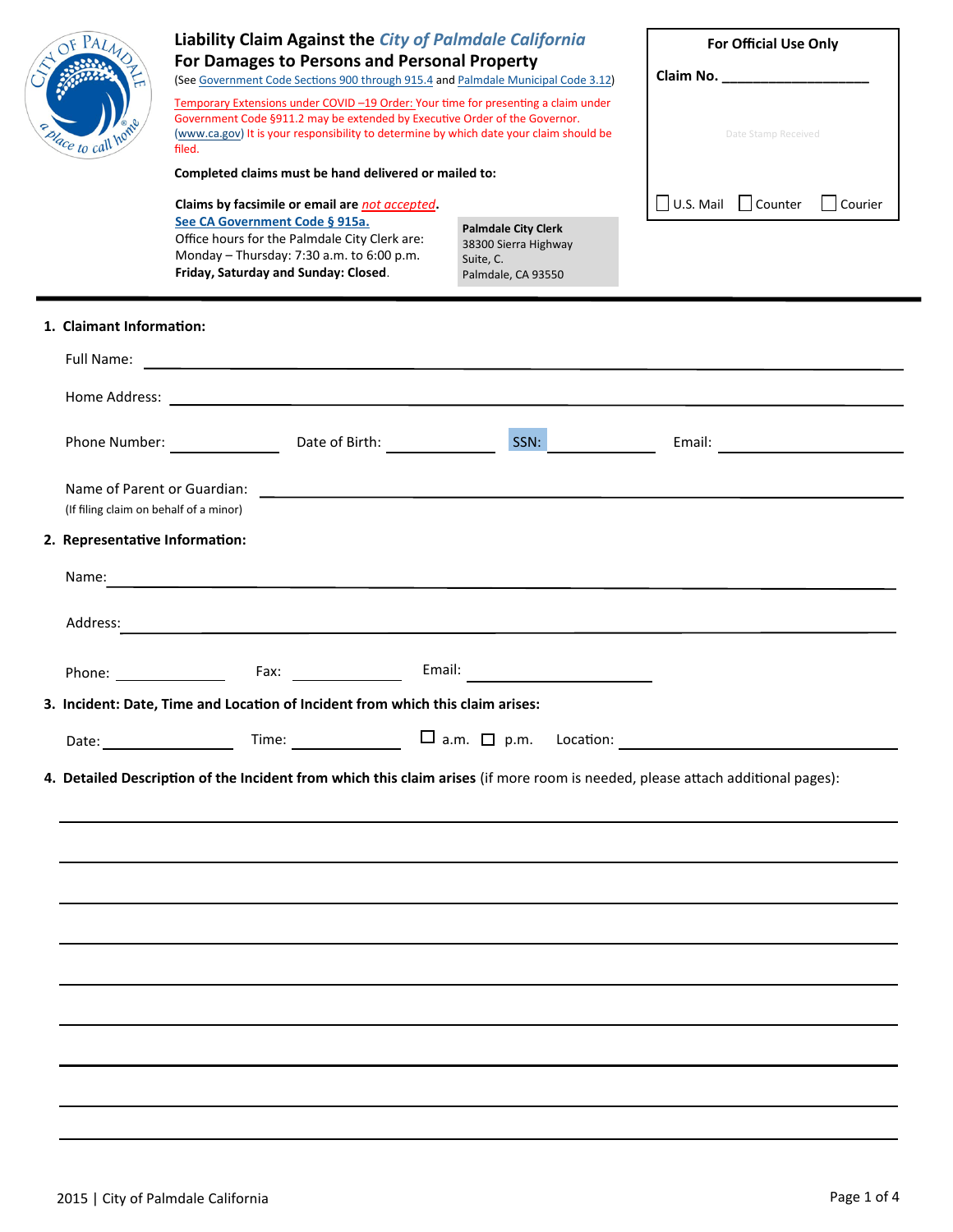

**5. Description of Damage, Injury or Loss Claimed:**

**6. Cause of Action: Explain why you feel the City of Palmdale is responsible for your damages or injury:** 

## **7. Name of any City of Palmdale Employee (s) or Department involved (if known):**

Name:

#### **8. Amount Claimed:**

- 8a. If the amount claimed is equal to or <u>less **than</u> Ten Thousand Dollars** (\$10,000): As of the date of presentation of the claim, in-</u> cluding the estimated amount of any prospective injury, damage (**property damage requires** *two* **estimates**) or loss, insofar as it may be known, submit your supporting documentation (i.e. bills, invoices, estimates etc.) and show how you arrived at the total amount claimed.
- 8b. If the amount claimed *exceeds* Ten Thousand Dollars (\$10,000): No dollar amount needs to be included in the claim; however, your claim must indicate whether it would be a *limited civil case*. A limited civil case is one where the recovery sought, exclusive of fees, interest and court costs, **does not exceed** Twenty Five Thousand Dollars (\$25,000). An *unlimited civil case*  is one in which recovery sought is **more than** Twenty Five Thousand Dollars (See [CCP § 86\).](http://www.leginfo.ca.gov/cgi-bin/displaycode?section=ccp&group=00001-01000&file=85-89)
- 8c. The amount claimed in this matter is indicated below (choose one):

| $\le$ \$10,000.00 |
|-------------------|
|                   |

■**LIMITED** CIVIL CASE ■■ UNLIMITED CIVIL CASE

(Enter Dollar Amount if Known)

To comply with the [CA Government Code § 910 through 915.4](http://www.leginfo.ca.gov/.html/gov_table_of_contents.html) you are required to provide the information requested above. With regard to providing your SSN, see item 9 below. In order to conduct a timely investigation and work with you towards a possible resolution of your claim, the City of Palmdale requests that you read, review and or answer the following:

## **9. [Section 111 of the Medicare, Medicaid, and SCHIP Extension Act of 2007 \(MMSEA\)](https://www.cms.gov/Medicare/Coordination-of-Benefits-and-Recovery/Mandatory-Insurer-Reporting-For-Group-Health-Plans/Overview.html)**

Effective January 1, 2010, the above Federal Act (MMSEA) requires all R.R.E.'s (Responsible Reporting Entities) that include the City of Palmdale to report all claims involving payments for bodily injury and or medical treatment relative to your claim with the City. As such, we are requesting you provide your Social Security Number (SSN) and or your Health Insurance Claim Number [\(HICN\)](http://www.cms.gov/Medicare/Coordination-of-Benefits-and-Recovery/Mandatory-Insurer-Reporting-For-Non-Group-Health-Plans/Downloads/New-Downloads/HICN-SSN-Collection-NGHP-Model-Language.pdf) as applicable. If you are receiving Medi-Cal benefits, we are required to report your claim to DCHS - California Department of Health Care Services. Not providing this information will delay your claim processing and any settlement you would be due.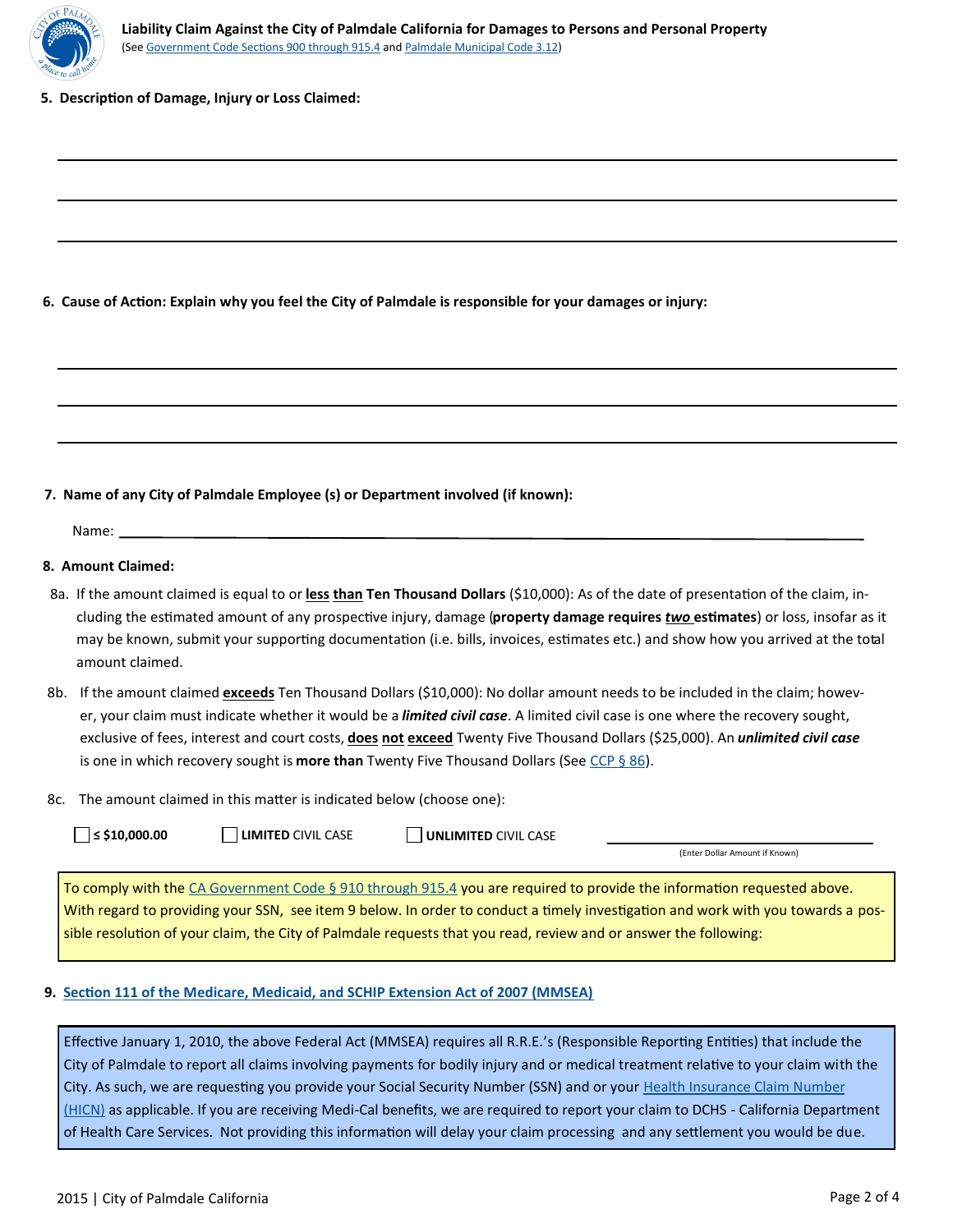

**10. Name, Address and Phone Number of any Witnesses that Observed the Incident from which this claim arises:** 

**11. Responding Authorities and or Emergency Medical Services (police, fire, ambulance) and report number (if known):** 

**12. Medical Providers - Name, Address and Phone Number of any doctor, hospital or facility providing medical care:** 

**13. Motor Vehicle Accident - if your claim relates to an MVA , provide the following information and attach proof of insurance:** 

| Insurance Company: | Policy No. | Claim No. |
|--------------------|------------|-----------|
|                    |            |           |

Name of Contact: Phone No. Email:

**14. Scene Diagram:** 

**To better assist us in our investigation and to pinpoint the subject location in question, to the best of your ability, draw the incident scene (a diagram template is included in this packet) that includes relevant and identifiable landmarks including the cardinal direction [NORTH](https://en.wikipedia.org/wiki/Cardinal_direction) as it relates to the scene; also include in your rendering: cross streets, road signs, other distinguishable markings, measurements, intersections, sidewalks, businesses etc. which will allow the City to properly investigate** *your claim.* 

WARNING: Presentation of a false claim is a felony under *CA PC § 72*. At their discretion, the City of Palmdale may seek to recover all costs of defense in the event an action is filed which is later determined to not have been brought in good faith and with rea-sonable cause pursuant to: CCP [128.5](http://www.leginfo.ca.gov/cgi-bin/displaycode?section=ccp&group=00001-01000&file=128-130) and [1038;](http://www.leginfo.ca.gov/cgi-bin/displaycode?section=ccp&group=01001-02000&file=1021-1038) the California False Claims Act [GC §12650](http://www.leginfo.ca.gov/cgi-bin/displaycode?section=gov&group=12001-13000&file=12650-12656) and any other remedies available.

You have a limited amount of time from date of incident to file this claim. Please refer to Government Code §911.2 to determine when you need to file your claim.

The undersigned states that he or she is the person making the above stated claim and or is a person representing said claim and acting on behalf of the claimant above named and declares under the penalty of perjury under the Laws of the State of California that the foregoing is true and correct insofar as is known as of this date.

|                                                                                                                                                                   |                                | Date:       |               |  |  |  |  |  |
|-------------------------------------------------------------------------------------------------------------------------------------------------------------------|--------------------------------|-------------|---------------|--|--|--|--|--|
| (Indicate Relationship)                                                                                                                                           | (Print Name of Person Signing) | (Signature) | (Date Signed) |  |  |  |  |  |
| Be advised: Palmdale Municipal Code 3.12.030 Form of Claim states: All claims shall be made in writing and verified by the claimant or by his or her quardian,    |                                |             |               |  |  |  |  |  |
| conservator, executor or administrator. No other agent, including the claimant's attorney, may sign the claim. No claim may be filed on behalf of a class of per- |                                |             |               |  |  |  |  |  |

sons unless individually verified by every member of that class as required by this section. In addition, all claims shall contain the information required by California [Government Code Section 910.](http://www.leginfo.ca.gov/.html/gov_table_of_contents.html) (Ord. 1337 § 2, 2007)